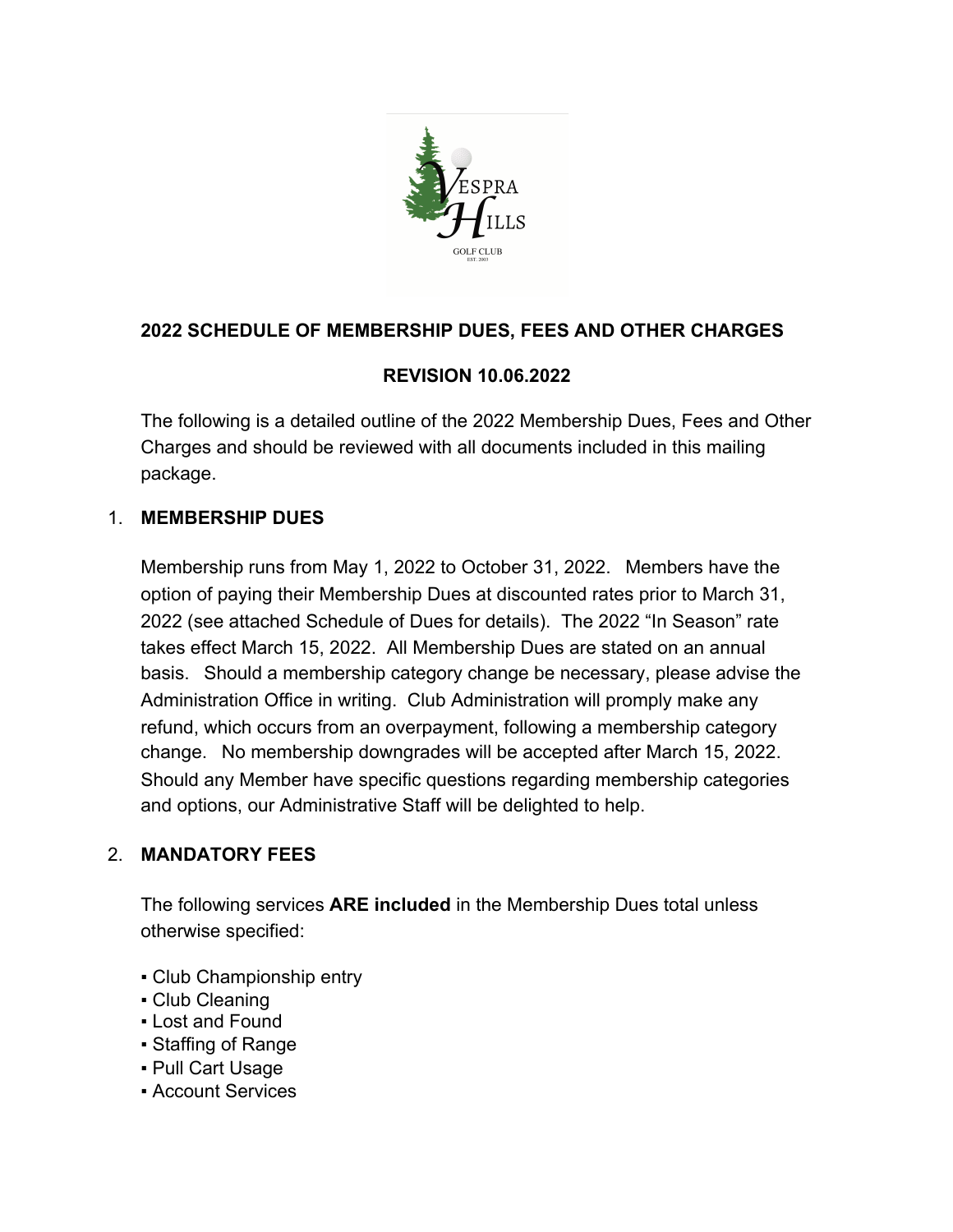▪ Clubhouse and Locker Room Custodial Services

The following Mandatory Fees are **NOT included** in the Membership Dues Total, and will be billed separately:

### **GOLF ASSOCIATION DUES**

Golf Association Dues of \$38.00 will be charged to all golfing Members, except Junior Members, based on the rate set by the respective Associations. Vespra Hills Golf Club belongs to the Golf Association of Ontario (GAO) and Golf Canada.

Members in the Junior Golf category, to maintain a handicap index, and receive GAO and Golf Canada membership privileges, will be charged Golf Association Dues of \$28 for under 18 years of age and \$38.00 for those aged 18 and over, plus HST, in line with the respective Associations Fees.

### **HOLE–IN–ONE FEE:**

A Hole-In-One Fee of \$10 per member, except Juniors, is placed into a fund to be used for complementary beverages when a Member makes a Hole-in-One at Vespra Hills and to cover the cost of the complementary snacks provided throughout the Food and Beverage Department.

This charge may be applied additionally during the year depending on the number of Holes-in-One made throughout the season. Complementary beverages are not supplied if a Hole-in-One is made by a Non-Member or by a Member in a fund exempt category.

### **EVENT PRIZE FEE:**

A Prize Fee of \$20 per member, except Juniors, is placed into a fund to be used to help fund prizing and trophies of club events.

### **3. OTHER FEES AND CHARGES**

### **LOCKER RENTAL**

The renting of a Locker is an optional service. Members who have previously held a Locker will be billed automatically for a Locker in 2022 unless they advise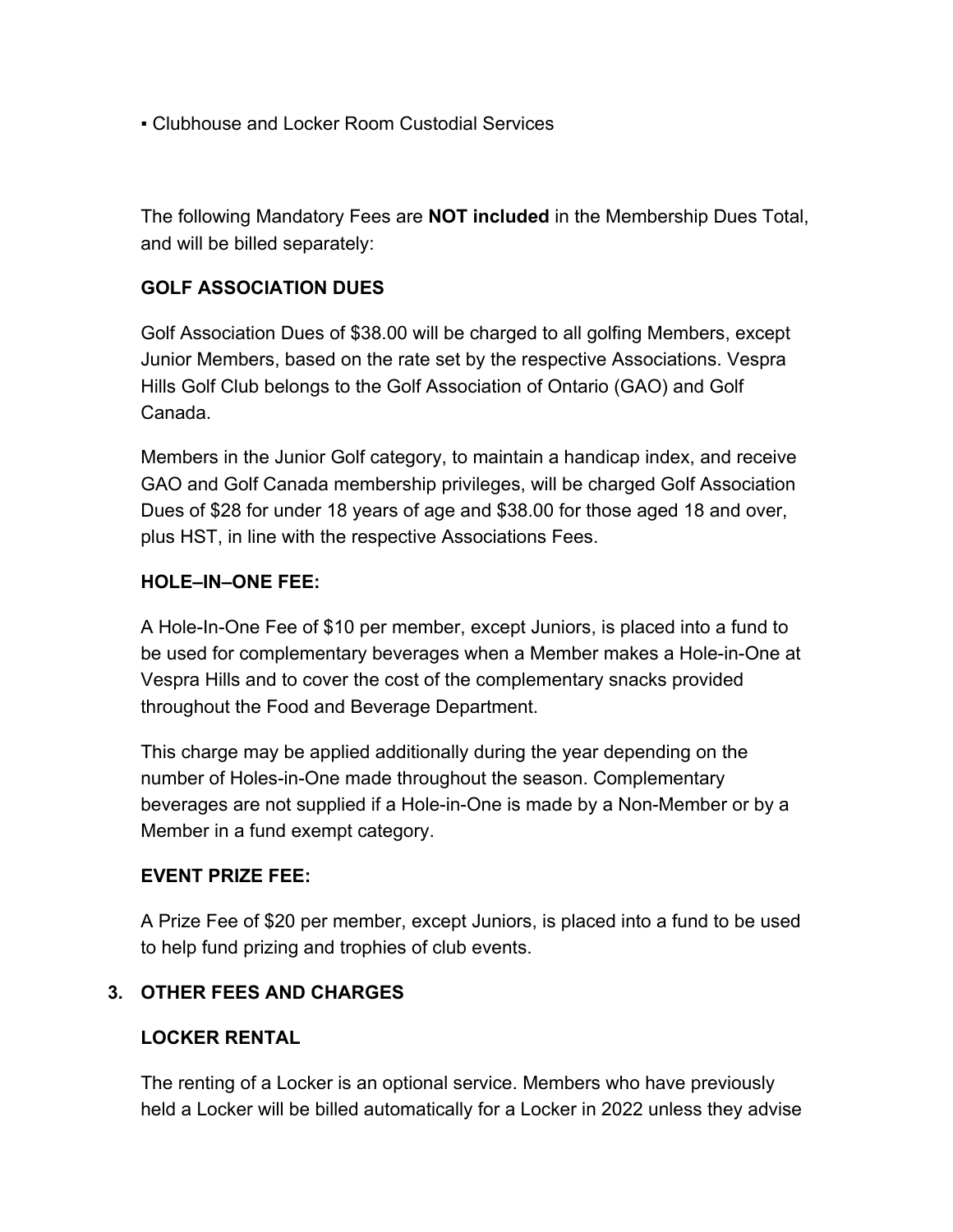the Administration Office in writing of their wish to cease rental privileges. The Locker Rental Fee will be eliminated, or refunded if previously charged. Any lockers not confirmed by March 31, 2022 will be released for rental.

The Locker Rental Fees for the season are as follows:

2ft Cube Locker - \$65.00, "Z" Locker - \$100.00, Full Locker - \$160.00

All Locker Rentals are subject to HST

Member requests for Lockers can be made to the Administration Office, with Members being given priority on a first come, first served basis.

### **CLUB STORAGE**

Club Storage is an optional service. Members have the option to leave their clubs at Vespra Hills Golf Club. This convenient service allows members to arrive at Vespra Hills with their clubs already on a cart or out front, clean and ready to go. The charge for Club Storage is \$150. Members wishing to store a push cart or battery powered push cart may do so for an additional \$100. Vespra Hills Golf Club does not charge or store cart batteries.

Member requests for Club Storage can be made to the Administration Office, with Members being given priority on a first come, first served basis.

### **CART PROGRAM**

Members have the option to purchase packages of 10, 25 or 50 carts for use throughout the season. These are pre paid half cart rentals. Riders other than members who have a package will be charged applicable cart rental fees. These cart certificates are transferrable and may be used for guests or other playing partners. Payment of a cart package plus HST can be included in your 2022 dues. Pre paid cart certificates expire at the end of 2022. 2022 cart package pricing:

| 10 carts - \$160.00 | 25 carts - \$375.00 | 50 carts - \$700.00 |
|---------------------|---------------------|---------------------|
| A savings of 20%    | A savings of 25%    | A savings of 30%    |

A season long unlimited cart package is also available. This is a pre-paid half cart. Riders other than members who have a pre-paid cart package will be charged applicable cart rental fees. This cart package is not transferrable and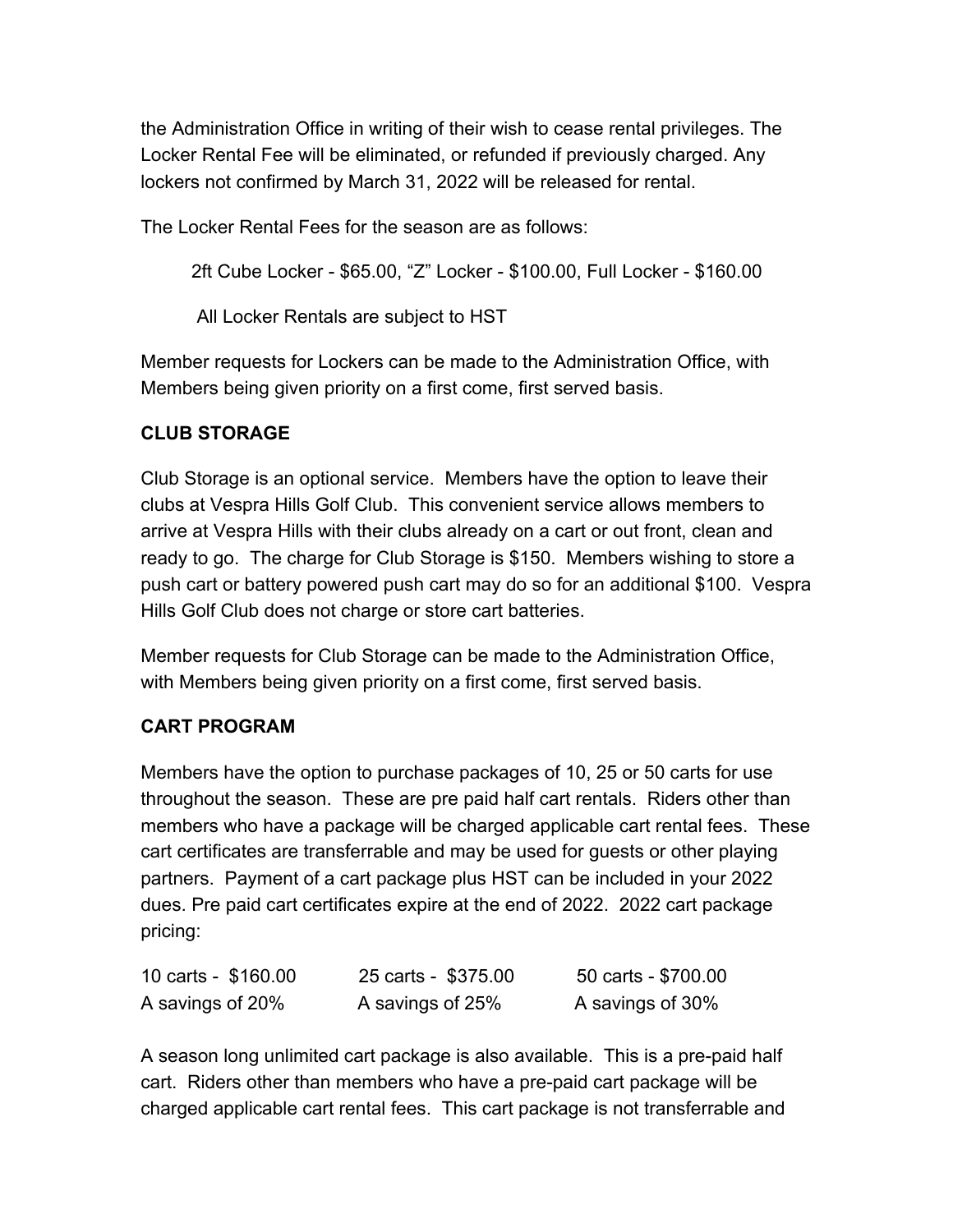may not be used for guests or other playing partners. Payment of a cart package plus HST can be included in your 2022 dues. The seasonal cart package expires at the end of 2022.

Seasonal Cart \$1250.00 \*Special rates for medical reasons are available

**Vespra Hills Golf Club does not guarantee cart availability**.

### 4. **PAYMENT OF ACCOUNTS**

Day to day purchases by Members or Guests of Members for goods and services at Vespra Hills Golf Club may be made by charging to the Member's Vault Account, Visa, MasterCard or Bank Debit Card. Automatic credit card payment of Vault Accounts is available. Vespra Hills Golf Club does not accept cash for day to day purchases however, cash, credit card, debit card or cheque may be used for payment of House Accounts. Members' Monthly Statements are available for viewing online through the Club's Tee-On website. A link can be found at www.vesprahillsgolfclub.com. Members may contact the Administration Office for personalized instructions for accessing their Monthly Statement online.

### 5. **OVERDUE ACCOUNTS**

Statements are rendered on the 15<sup>th</sup> and 30<sup>th</sup> of each month with accounts being due and payable. Members in arrears may have their playing privileges suspended and Vault Account closed. Members who do not have a Vault Account may have their playing privileges suspended if tabs are not paid at the end of each day. Members may ultimately face expulsion from the Club for nonpayment of their account or tabs.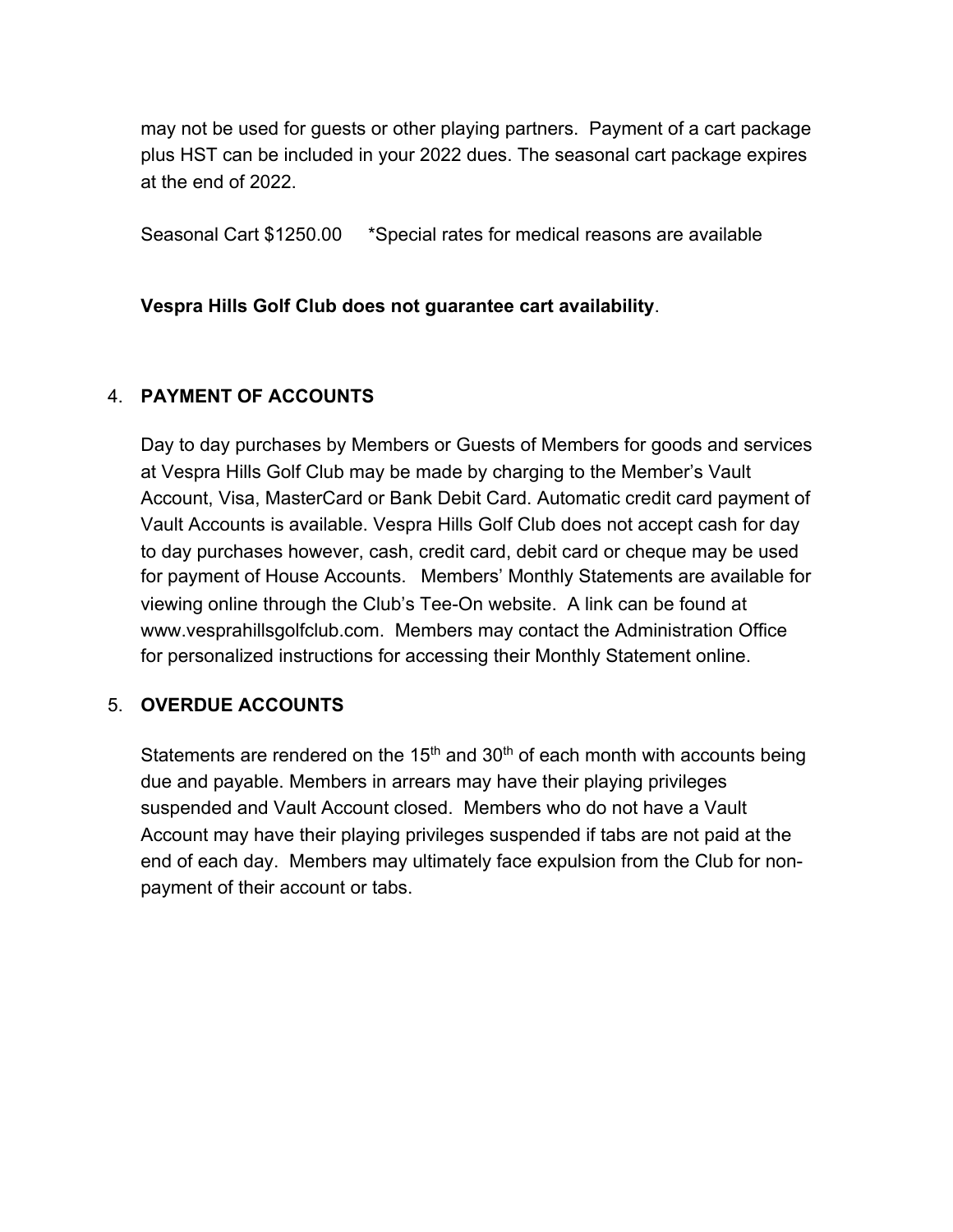# **2022 DAILY GAME FEES AND GOLF CART RENTAL RATES\***

| <b>Type</b>            | 18      | 9       |
|------------------------|---------|---------|
| A La Carte Member      | \$49.00 | \$28.50 |
| Guest                  | \$89.00 | \$50.00 |
| Junior Guest (9-18yrs) | \$36.00 | \$18.00 |
| Cart Rental (Full)     | \$40.00 | \$28.00 |
| Cart Rental (Shared)   | \$20.00 | \$14.00 |
| Cart Rental (3rd Cart) | \$35.00 | \$19.00 |

\* Rates are subject to change without notice. All rates are subject to HST.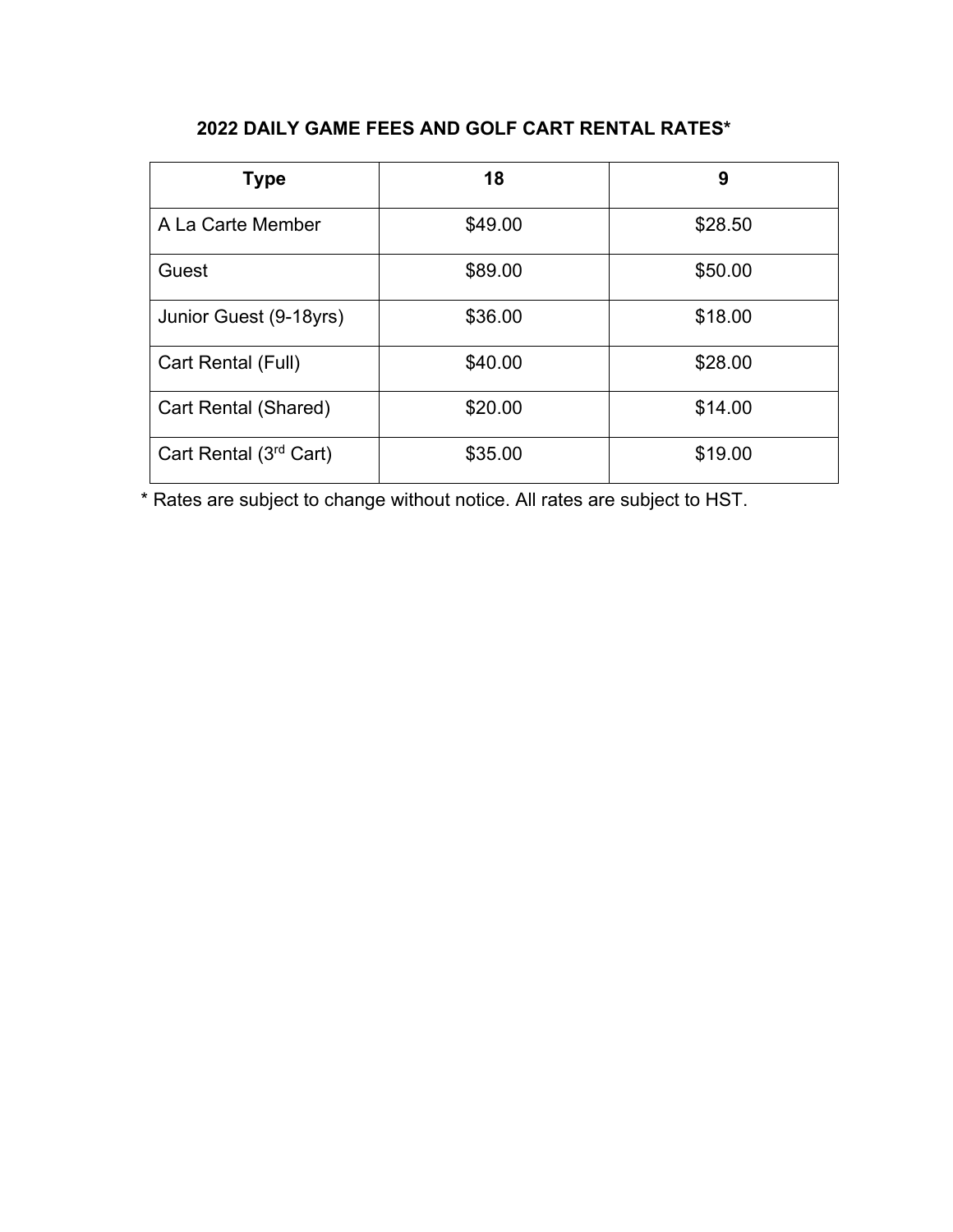

# **2022 Payment Schedule of Membership Dues**

|                                   | <b>Early Bird</b>                       | 2022 Payment after<br><b>November 30, 2020</b> | 2022 Payment after<br><b>January 15, 2022</b> | 2022 Payment after<br>March 15, 2022 |
|-----------------------------------|-----------------------------------------|------------------------------------------------|-----------------------------------------------|--------------------------------------|
| Golf:                             | <b>Payment Due</b><br>November 30, 2021 | <b>Payment Due January</b><br>15, 2022         | <b>Payment Due March</b><br>15, 2022          | <b>Payment Due March</b><br>31, 2022 |
| Pre Paid Golf                     | \$3,440                                 | \$3,465                                        | \$3,490                                       | \$3,540                              |
| Member                            |                                         |                                                |                                               |                                      |
| Convenience Golf<br>Member        | \$4,240                                 | \$4,265                                        | \$4,290                                       | \$4,340                              |
| A La Carte Golf<br>Member         | \$1,130                                 | \$1,160                                        | \$190                                         | \$1,240                              |
| <b>Weekday Golf</b><br>Member     | \$2,810                                 | \$2,850                                        | \$2,890                                       | \$2,940                              |
| <b>Spousal Golf</b><br>Membership | \$6,370                                 | \$6,395                                        | \$6,420                                       | \$6,470                              |
| Junior Golf (9-18)                | \$450                                   | \$455                                          | \$470                                         | \$475                                |
| Intermediate I 19                 | \$1,040                                 | \$1,050                                        | \$1,060                                       | \$1,080                              |
| Intermediate I 20                 | \$1,100                                 | \$1,110                                        | \$1,120                                       | \$1,140                              |
| Intermediate   21                 | \$1,160                                 | \$1,170                                        | \$1,180                                       | \$1,200                              |
| Intermediate I 22                 | \$1,220                                 | \$1,230                                        | \$1,240                                       | \$1,260                              |
| Intermediate I 23                 | \$1,280                                 | \$1,290                                        | \$1,300                                       | \$1,320                              |
| Intermediate I 24                 | \$1,340                                 | \$1,350                                        | \$1,360                                       | \$1,380                              |
| Intermediate I 25                 | \$1,400                                 | \$1,410                                        | \$1,420                                       | \$1,440                              |
| Intermediate I 26                 | \$1,460                                 | \$1,470                                        | \$1,480                                       | \$1,500                              |
| Intermediate I 27                 | \$1,520                                 | \$1,530                                        | \$1,540                                       | \$1,560                              |
| Intermediate I 28                 | \$1,640                                 | \$1,650                                        | \$1,660                                       | \$1,680                              |
| Intermediate II 29                | \$1,840                                 | \$1,850                                        | \$1,860                                       | \$1,880                              |
| Intermediate II 30                | \$1,990                                 | \$2,000                                        | \$2,010                                       | \$2,030                              |
| Intermediate II 31                | \$2,140                                 | \$2,150                                        | \$2,160                                       | \$2,180                              |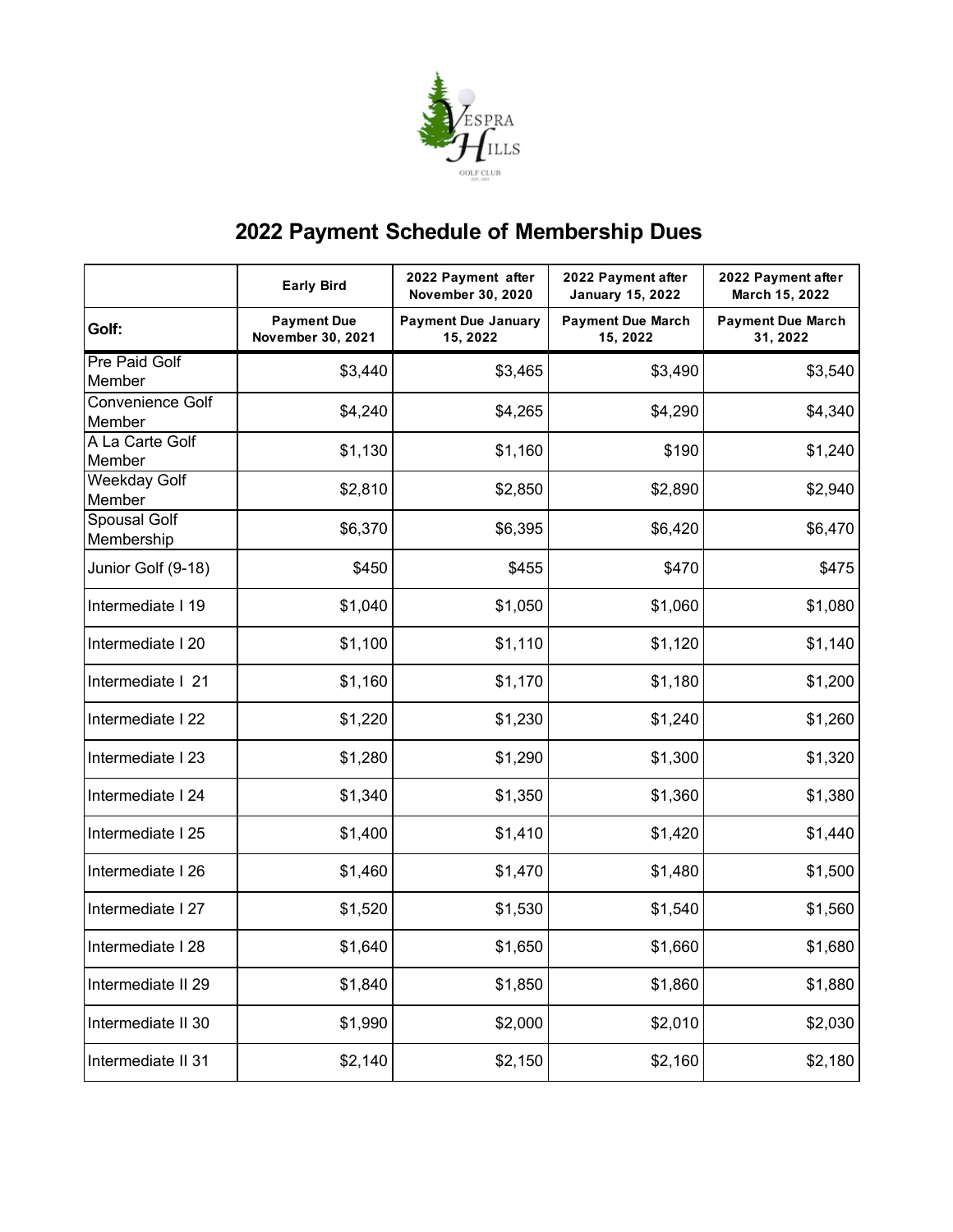

# **2022 Payment Schedule of Membership Dues**

|                              | <b>Early Bird</b>                              | 2022 Payment after<br><b>November 30, 2021</b> | 2022 Payment after<br><b>January 15, 2022</b> | 2022 Payment after<br><b>March 15, 2022</b> |
|------------------------------|------------------------------------------------|------------------------------------------------|-----------------------------------------------|---------------------------------------------|
| Golf:                        | <b>Payment Due</b><br><b>November 30, 2021</b> | <b>Payment Due January</b><br>15, 2022         | <b>Payment Due March</b><br>15, 2022          | <b>Payment Due March</b><br>31, 2022        |
| Intermediate II 32           | \$2,290                                        | \$2,300                                        | \$2,310                                       | \$2,330                                     |
| Intermediate II 33           | \$2,440                                        | \$2,450                                        | \$2,460                                       | \$2,480                                     |
|                              |                                                |                                                |                                               |                                             |
| Dining:                      |                                                |                                                |                                               |                                             |
| Social Dining                | \$200                                          | \$200                                          | \$200                                         | \$200                                       |
| Social Dining -<br>Associate | \$100                                          | \$100                                          | \$100                                         | \$100                                       |

All Membership Dues are subject to HST

Early Bird also receives:Chance to win 2021 Membership Dues\* Chance to win Cart Package for 2021 Chance to Win Golf Gift Package Early Bird Round

\* Amount of membership dues paid prior to November 30 not including HST will be applied to member account.

\* Dues must be paid in full to qualify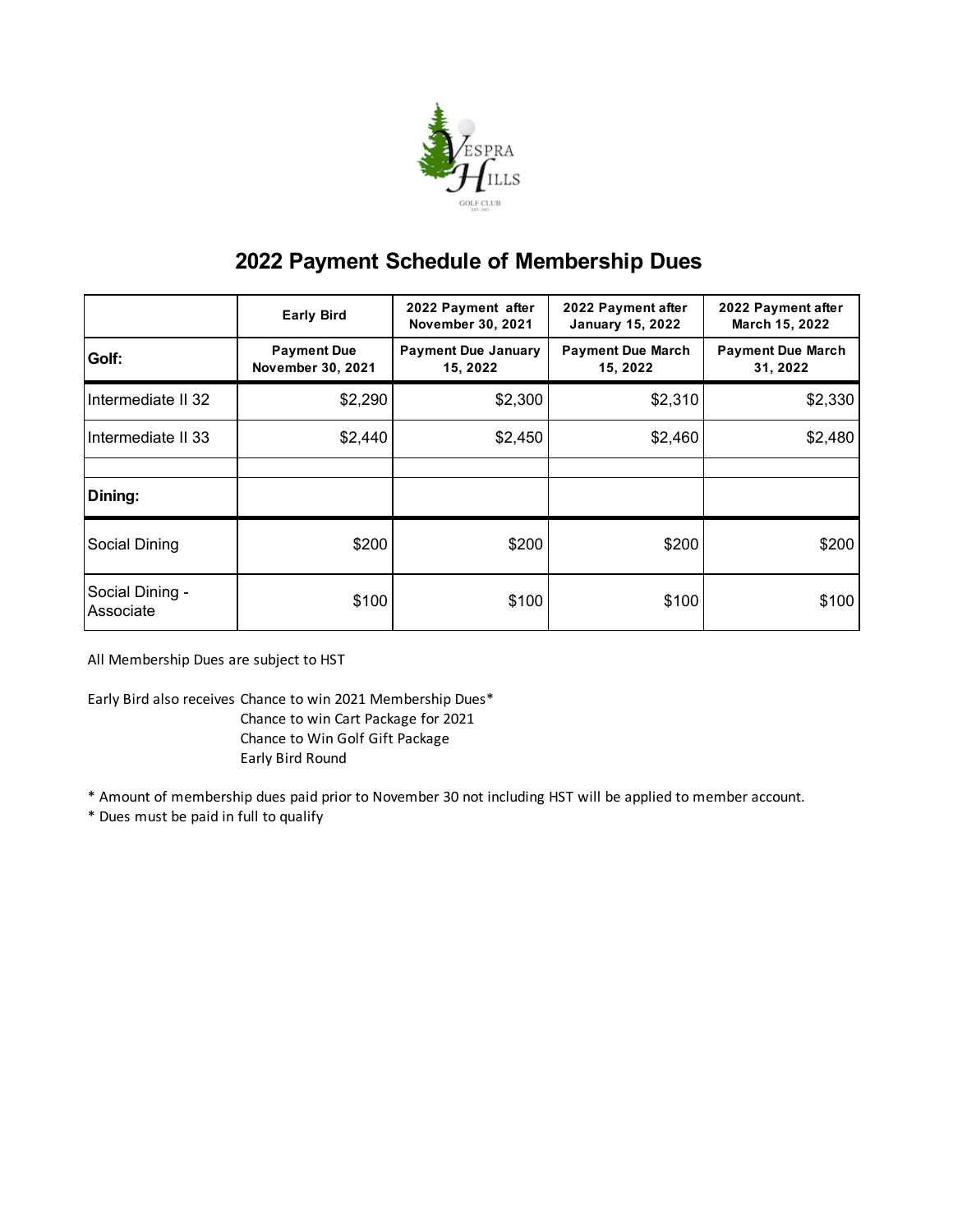

# **GOLFING MEMBERSHIPS 2022**

(Age is determined by the Member's age as of May 1<sup>st</sup>, 2022).

## **SEVEN DAY GOLF MEMBER**

This is a full unlimited seven days a week play with no restrictions and 5 day booking privileges. Pre Paid members have access to priority tee times and online booking. Members are permitted to entertain guests under the Club's usual guest play privileges. This pre paid golfing membership includes, unlimited use of the Club's Practice Facilities including Driving Range and Putting Green, and full access to the Club's Dining Room.

## **CONVENIENCE GOLF MEMBERSHIP**

This is a full unlimited seven days a week play with no restrictions and 5 day booking privileges. Convenience members have access to priority tee times and online booking. Members are permitted to entertain guests under the Club's usual guest play privileges. This Convenience golfing membership includes, unlimited use of the Club's Practice Facilities including Driving Range and Putting Green, 50 pack of Half Carts, 2ft locker (or credit towards larger locker), Club Storage and full access to the Club's Dining Room.

# **A LA CARTE GOLF MEMBER (pay for what you use)**

This is an unlimited seven days a week play with no restrictions and 5 day booking privileges. Game fees are charged with every round played. A La Carte members have access to online booking. Members are permitted to entertain guests under the Club's usual guest play privileges. This pay as you play golfing membership includes, unlimited use of the Club's Practice Facilities including Driving Range and Putting Green, and full access to the Club's Dining Room.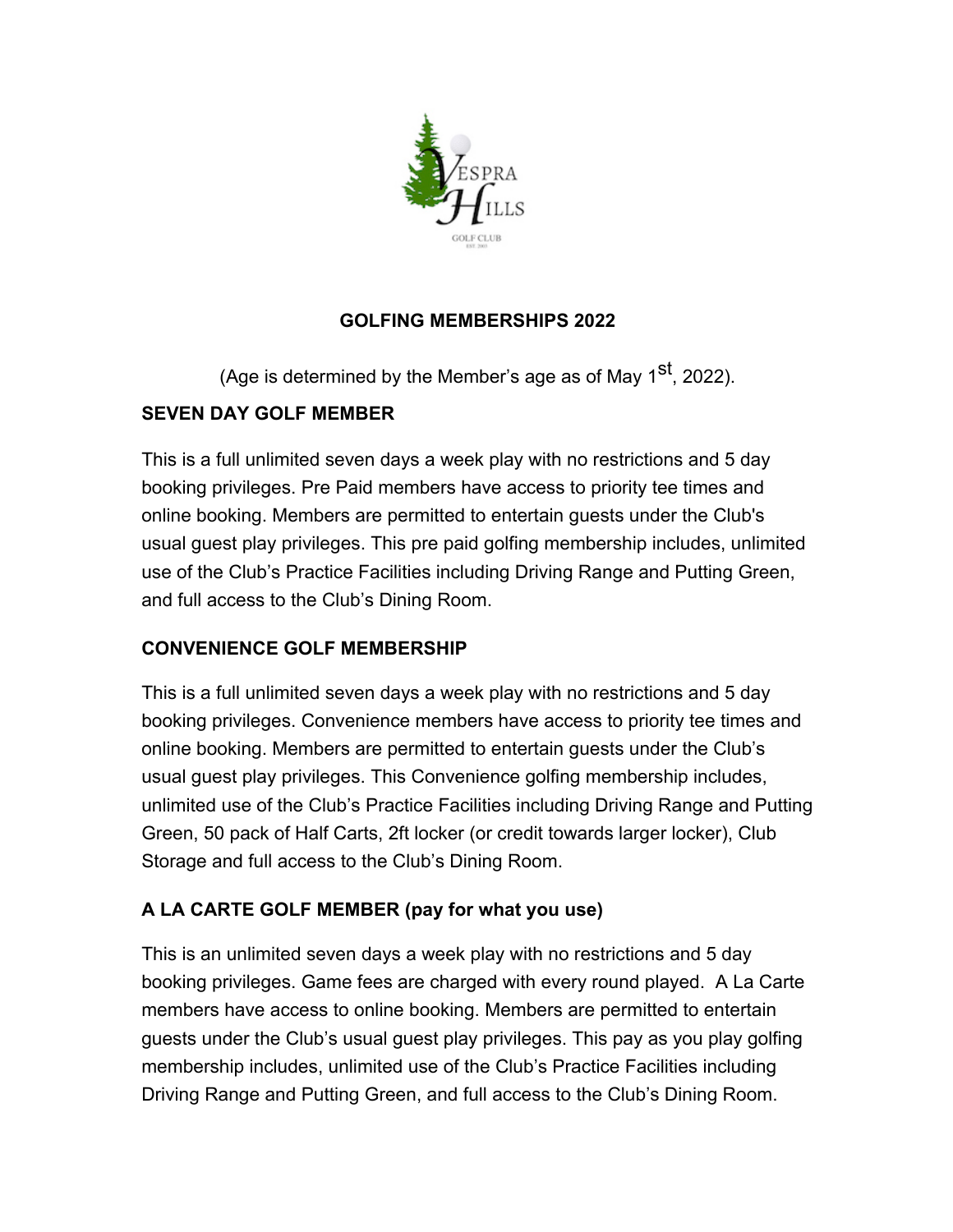### **WEEKDAY GOLF MEMBER**

This Membership is full unlimited weekday play with 5 day booking privileges. Games fees apply for weekend and statutory holidays before 2:00pm. Weekday members may play after 2:00pm on Statutory Holidays with no additional game fee. Weekday Members have access to online booking. Members are permitted to entertain guests under the Club's usual guest play privileges. This Weekday golfing membership includes, unlimited use of the Club's Practice Facilities including Driving Range and Putting Green, and full access to the Club's Dining Room.

### **SPOUSAL MEMBERSHIP**

Membership includes couples, married or legally recognized as a common-law couple and who reside at the same physical address. Couples are required to provide proof of residency by submitting an identification document such as a valid Driver's License at the time of application. The Management reserves the right to review each application and to waive the previous requirement in unique circumstances. This is a full unlimited seven days a week membership with no playing restrictions and 5 day booking privileges. Spousal members have access to priority tee times. This membership also includes, unlimited use of the Club's Practice Facilities including Driving Range and Putting Green, and full access to the Club's Dining Room. Members in the Spousal Category have online booking privileges and are permitted to entertain guests under the Club's usual guest play privileges.

## **JUNIOR (9-18)**

Juniors who have attained the age of nine (9) years, but not yet eighteen (18), are restricted on weekdays to playing after 8 a.m. and from 1:30 p.m. on weekends and holidays. Juniors *must pass an annual etiquette test with Vespra Hills Professional Staff before being allowed to play or use the practice facilities unattended*. This Junior golfing membership includes, unlimited use of the Club's Practice Facilities including Driving Range and Putting Green. Junior members have 5 day booking privileges. Junior members do not have access to online booking. All Junior memberships must have a full golfing membership associated with them. Junior Members may only entertain Junior guests.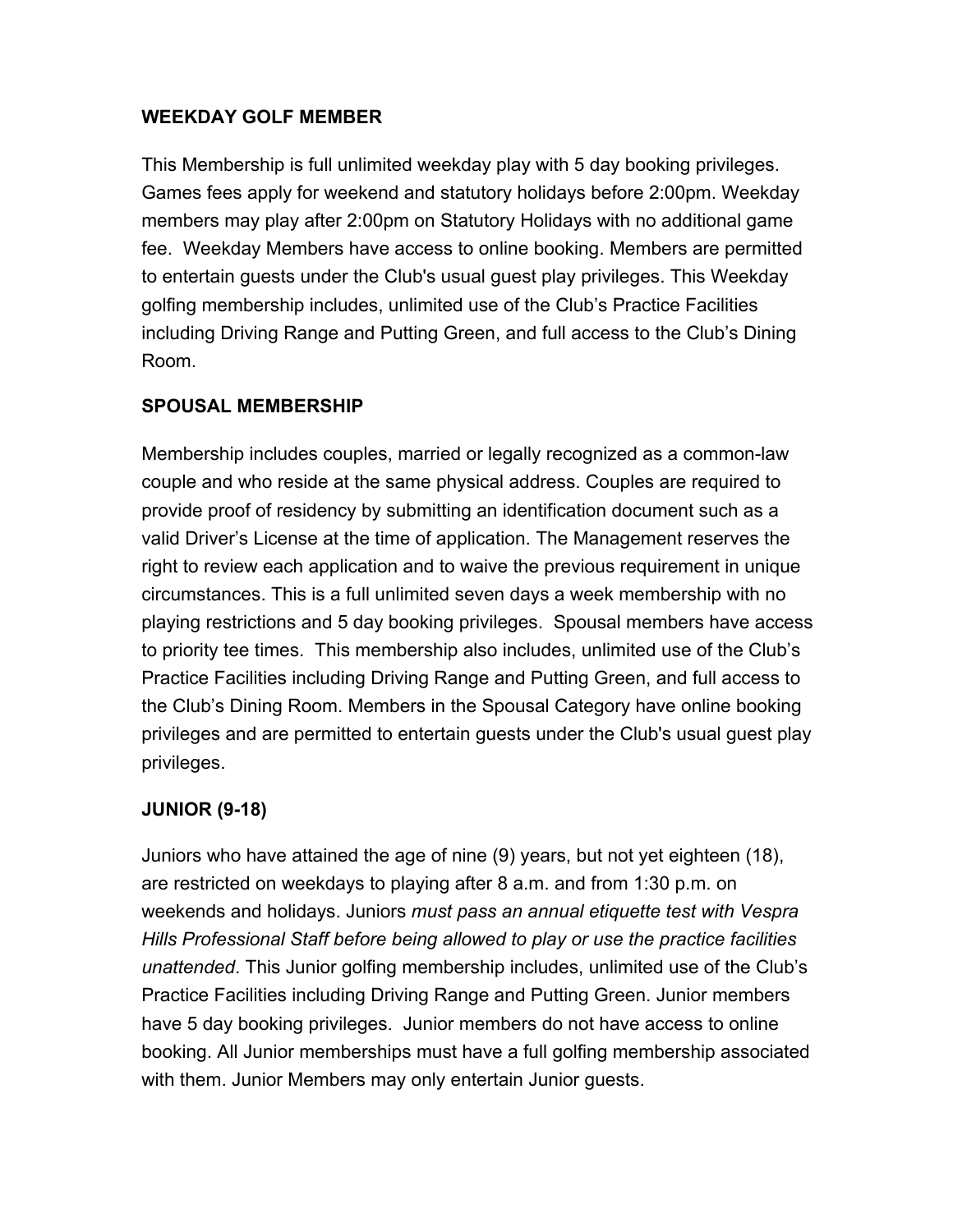# **INTERMEDIATE I GOLF MEMBER (19-28)**

Intermediate Members must have attained the age of nineteen (19) years, but not yet twenty-nine (29). Intermediate I members enjoy full unlimited seven days a week play with no restrictions, 3 day booking privileges, unlimited use of the Club's Practice Facilities including Driving Range and Putting Green, and full access to the Dining Room facilities. Membership Dues are staggered each year, increasing from 19 through 29 years of age. Intermediate I members are permitted to entertain guests under the Club's usual guest play privileges. All Intermediate I memberships must have a full golfing membership associated with them.

Vespra Hills Golf Club will apply \$150 towards entrance fees for each consecutive year that an Intermediate I is a member.

## **INTERMEDIATE II (29-33)**

Intermediate Members must have attained the age of twenty-nine (29) years, but not yet thirty-four (34). Intermediate II members enjoy full unlimited seven days a week play with no restrictions, 3 day booking privileges, unlimited use of the Club's Practice Facilities including Driving Range and Putting Green, and full access to the Dining Room facilities. Intermediate II members are permitted to entertain guests under the Club's usual guest play privileges.

Vespra Hills Golf Club will apply \$250 towards entrance fees for each consecutive year that an Intermediate II is a member.

## **SOCIAL DINING MEMBERSHIPS**

**Social Dining Members** have a member account and full access to the Club's Dining Room for regular and special event business. Members in this category, may play golf at the Club, as a guest of an active Golfing Member, in accordance with the Club's Guest Policy. Social Dining Members have access to book two tee times per season upon payment of regular guest fees and they may introduce up to three guests in each time. Social members are not eligible to play in Club events. A Social Dining membership provides Clubhouse access for one person. Their spouse or guests are welcome to enjoy the food and beverage services of the Club, but only in the presence of the Social Dining Member.